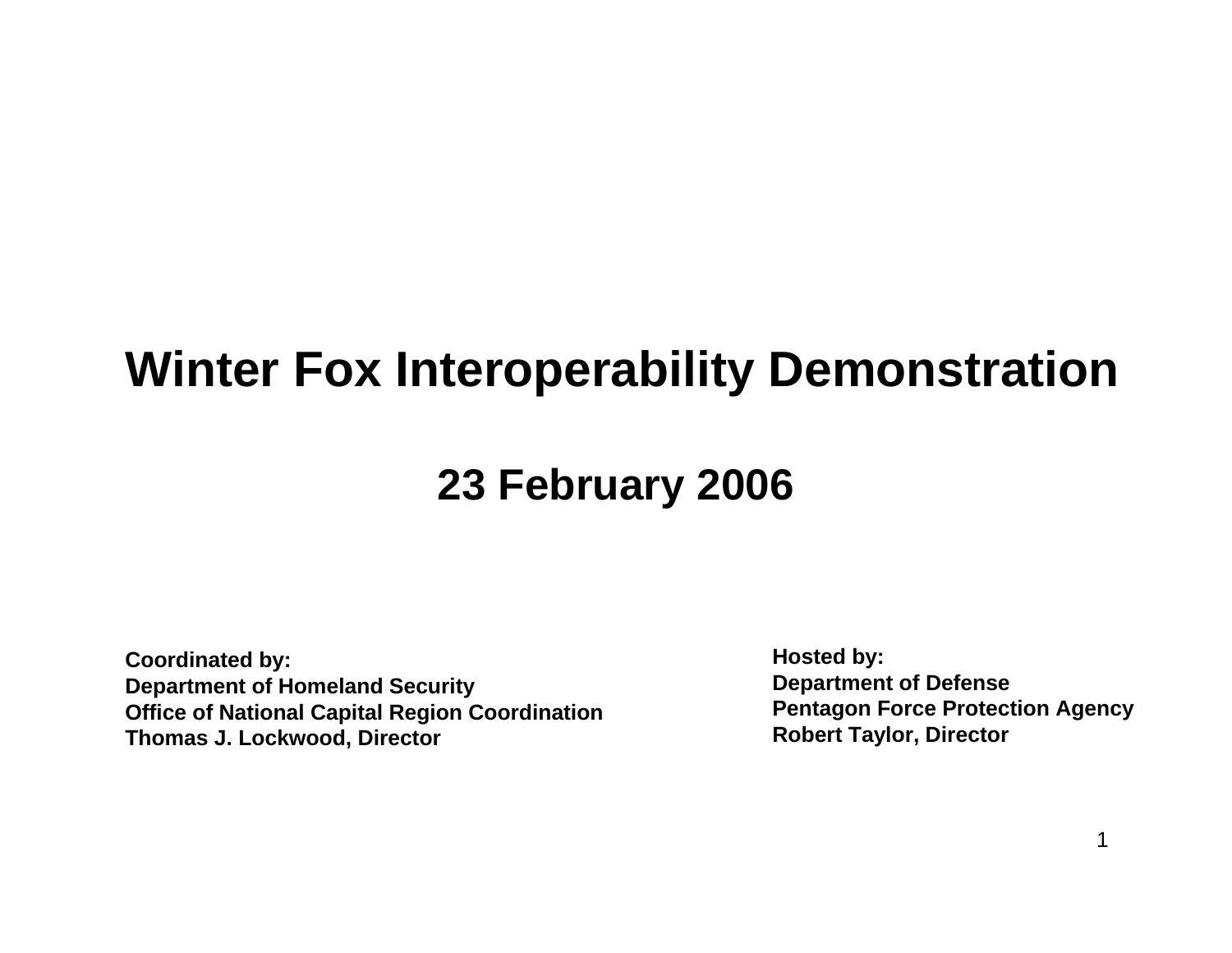### **Goal: Multi-jurisdictional Identity Trust Model**

To demonstrate multi-jurisdictional identity interoperability by electronically binding personalized First Responder Authentication Cards (FRACs), that were issued from different back-end infrastructures, to authorized responder in a communication-in or out environment

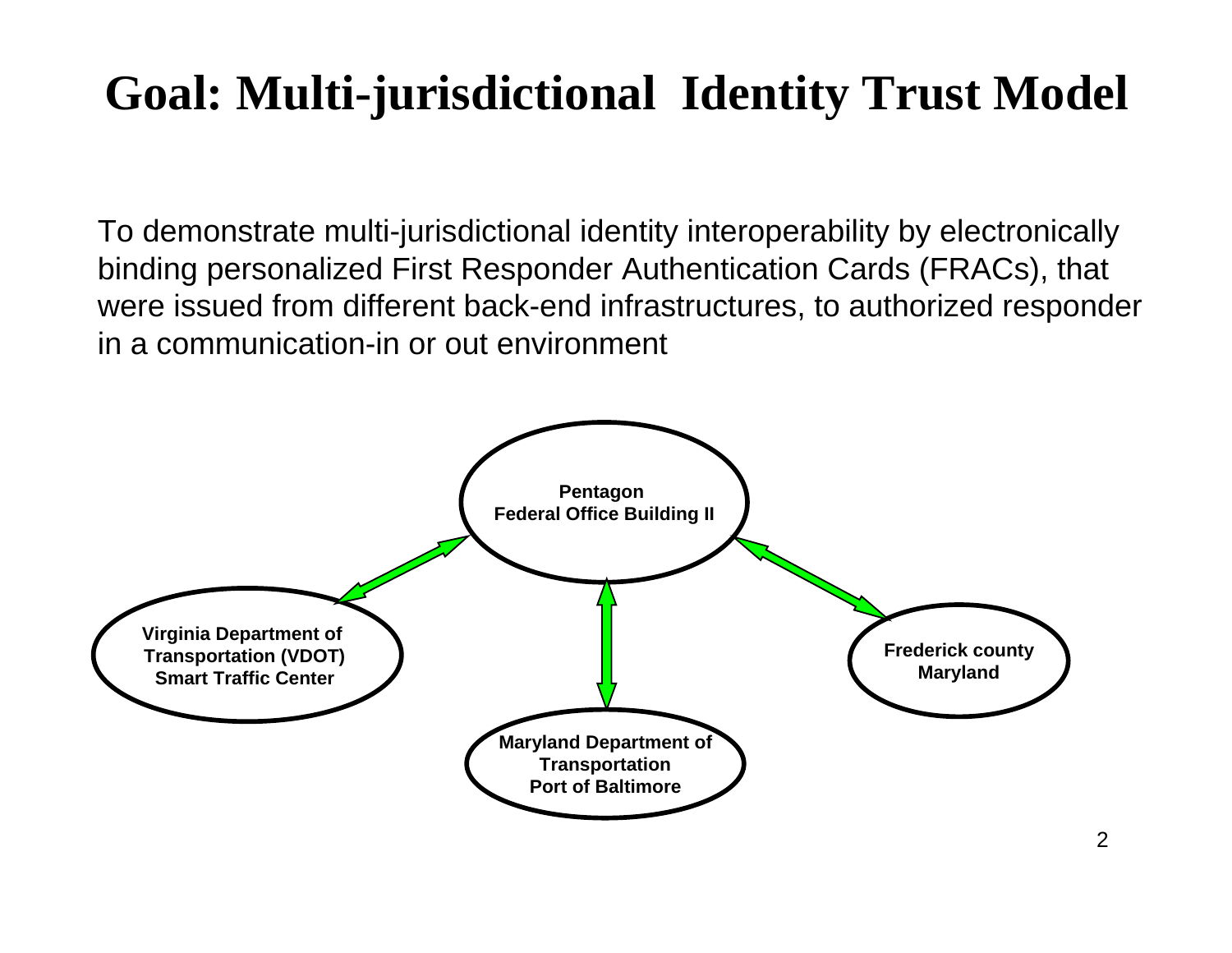# **Objectives and Targeted Population**

### **Objective**

To demonstrate multi-jurisdictional interoperability by validating DoD CACs or First Responder FRACs issued from different back-end infrastructures

### **Targeted Participation**

Participation for this exercise was focused primarily on federal, state, regional, local, private sector, and public safety leadership to grasp a better understanding of a trusted and secure electronic identity trust model that provides multi-jurisdictional interoperability that can be leveraged for incident identity and emergency attribute(s) management.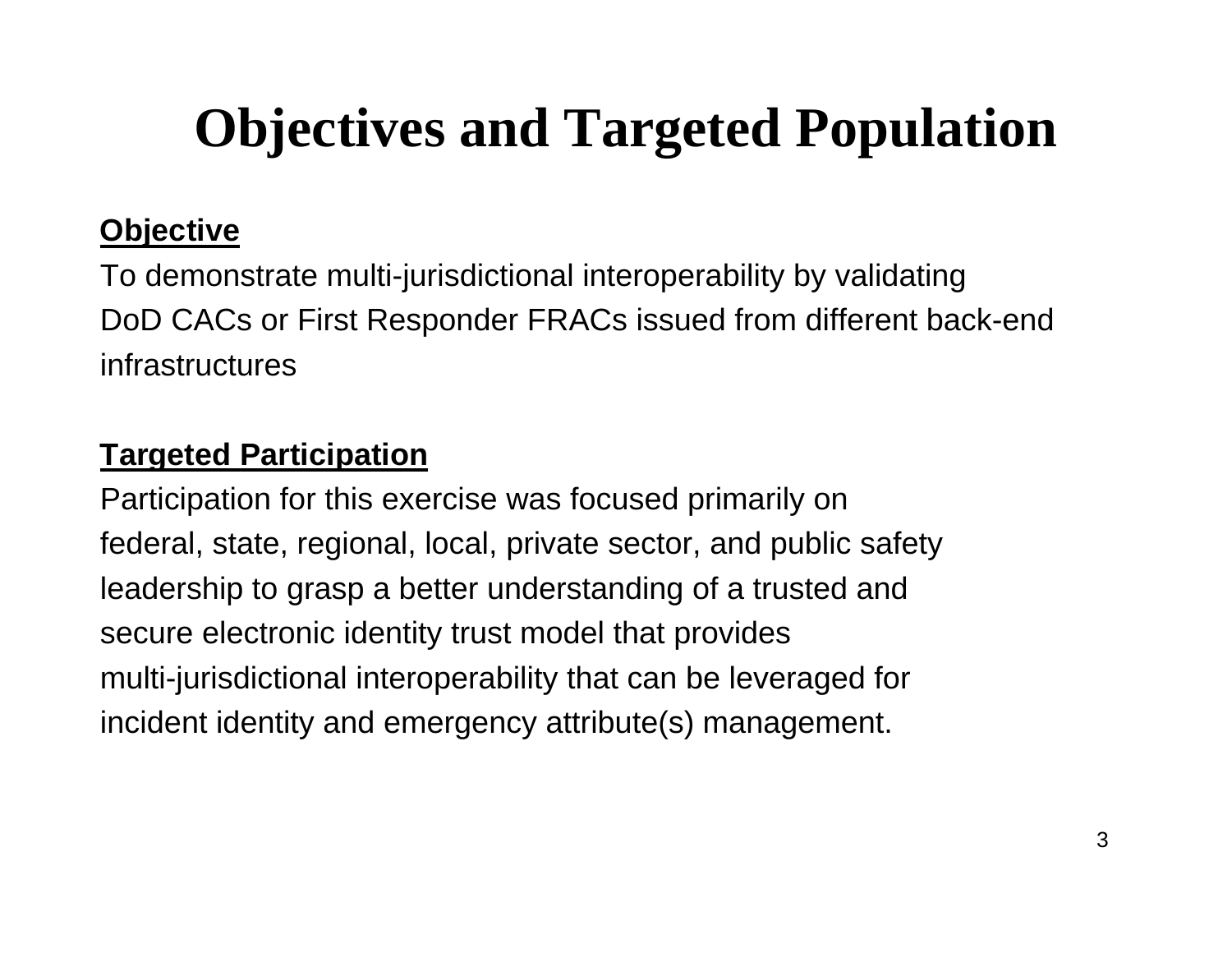### **Multi-Jurisdictional Recognition**

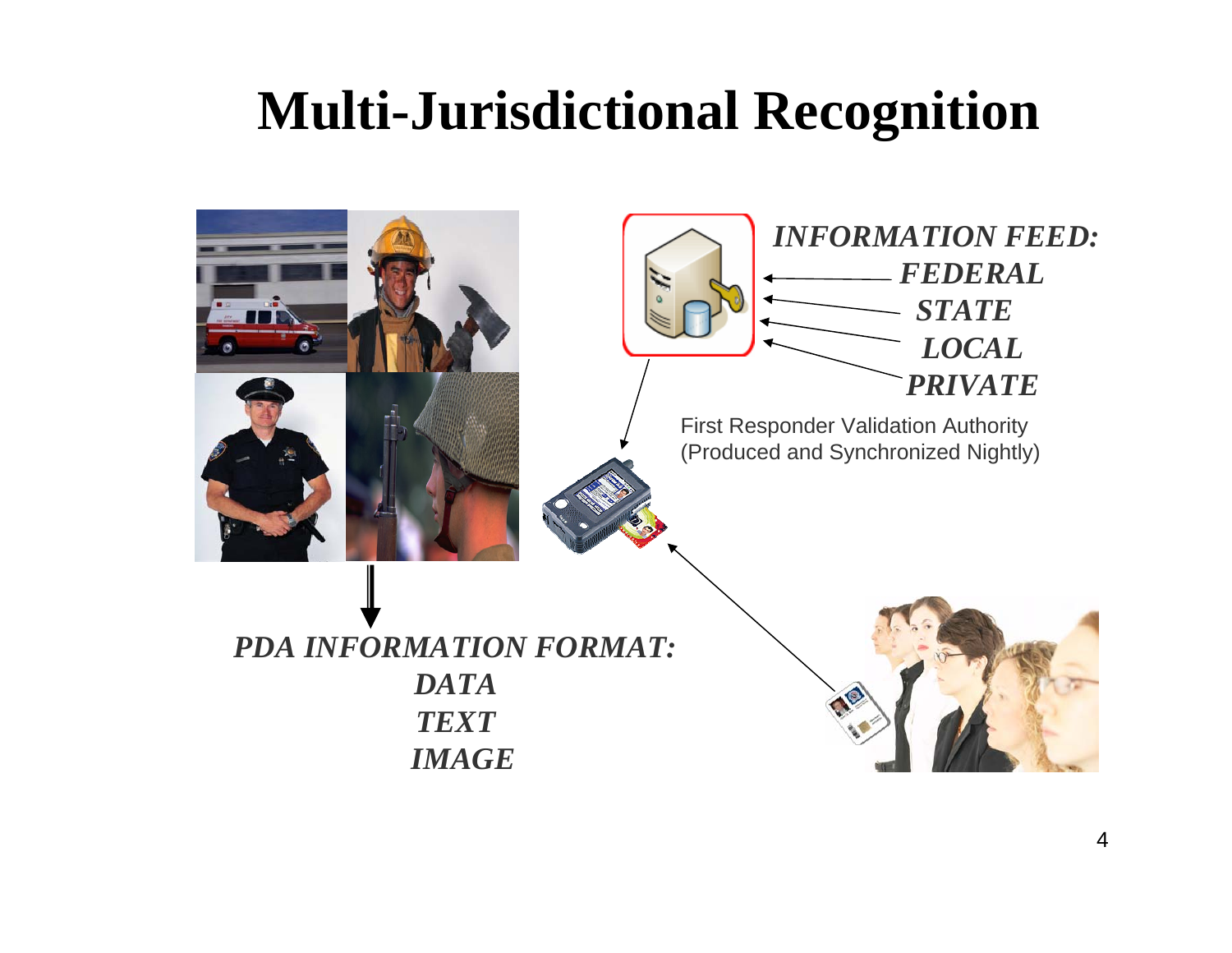### **Federal / State / Perimeter Access Controls**

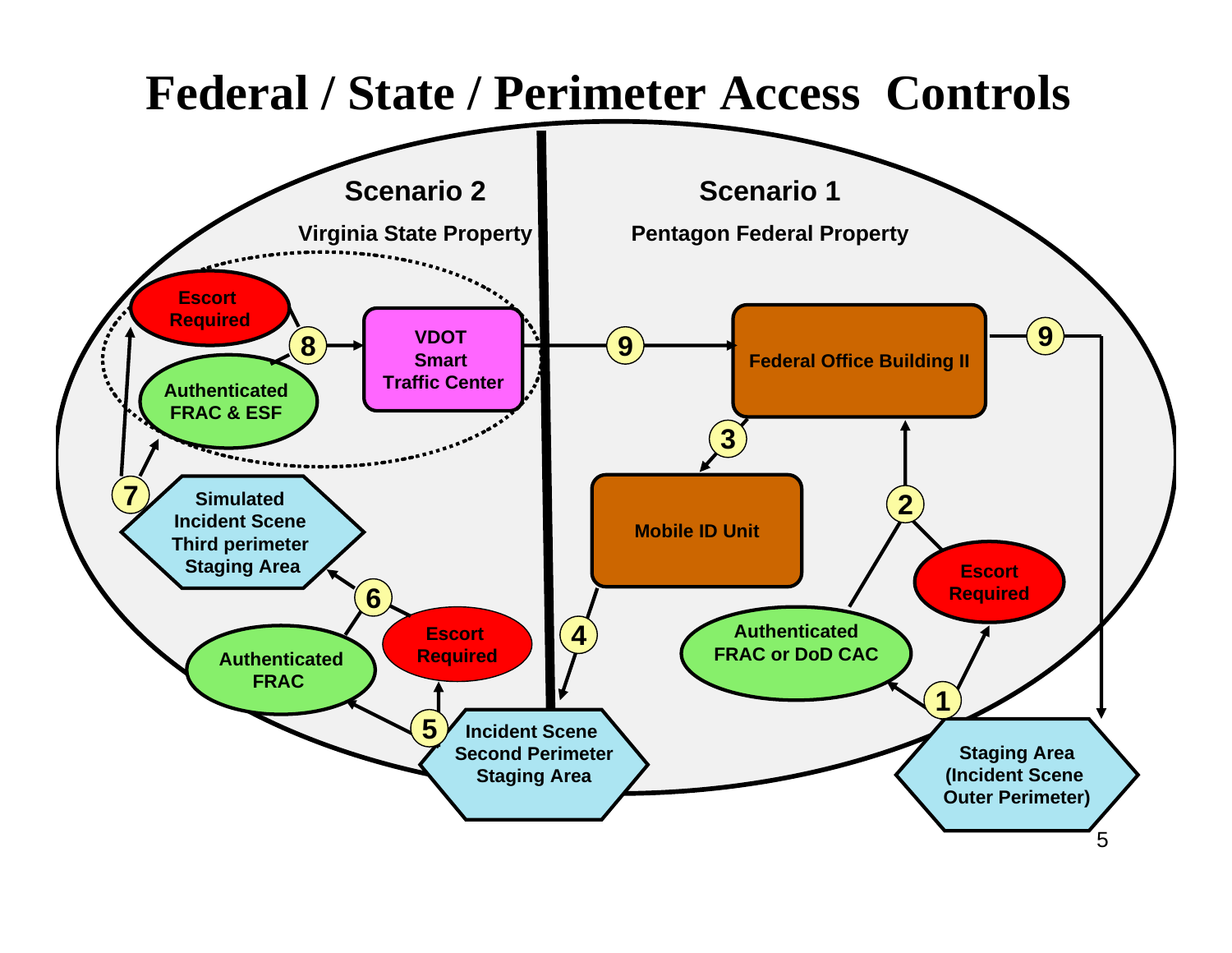### **Multi-jurisdictional Identity Management Scenario 3**

**Mar yland State Property**

- **Dispatching Federal assistance team dispatched from a federal agency**
- **1) The Federal assistance and COOP/COG teams will cross numerous state, county and federal jurisdictions in order to reach final destinations**
- **3) Notification of arrivals will be transmitted by email (coms-in) and SATCOM message (comsout) back to the sponsorin g agency**
- **5) All electronic identity transactions at locations will be transmitted by email (comsin) and SATCOM message (coms-o ut) b ack to the spo n soring agency**

#### **Port of BaltimoreIncident Area Access Control**



#### **Scenario 4**

#### **Mar yland Count y Municipal**

- **Dispatching emergen c y evacuation of COOP/COG personnel to a relocation site**
- **2) Once the teams reach their final destinations each member will checkin using their FRACs for electronic identity and PIN verification**
- **4) Upon conclusion of the demonstration all participants will electronically check-out**

6 **Maryland check-point Frederick County**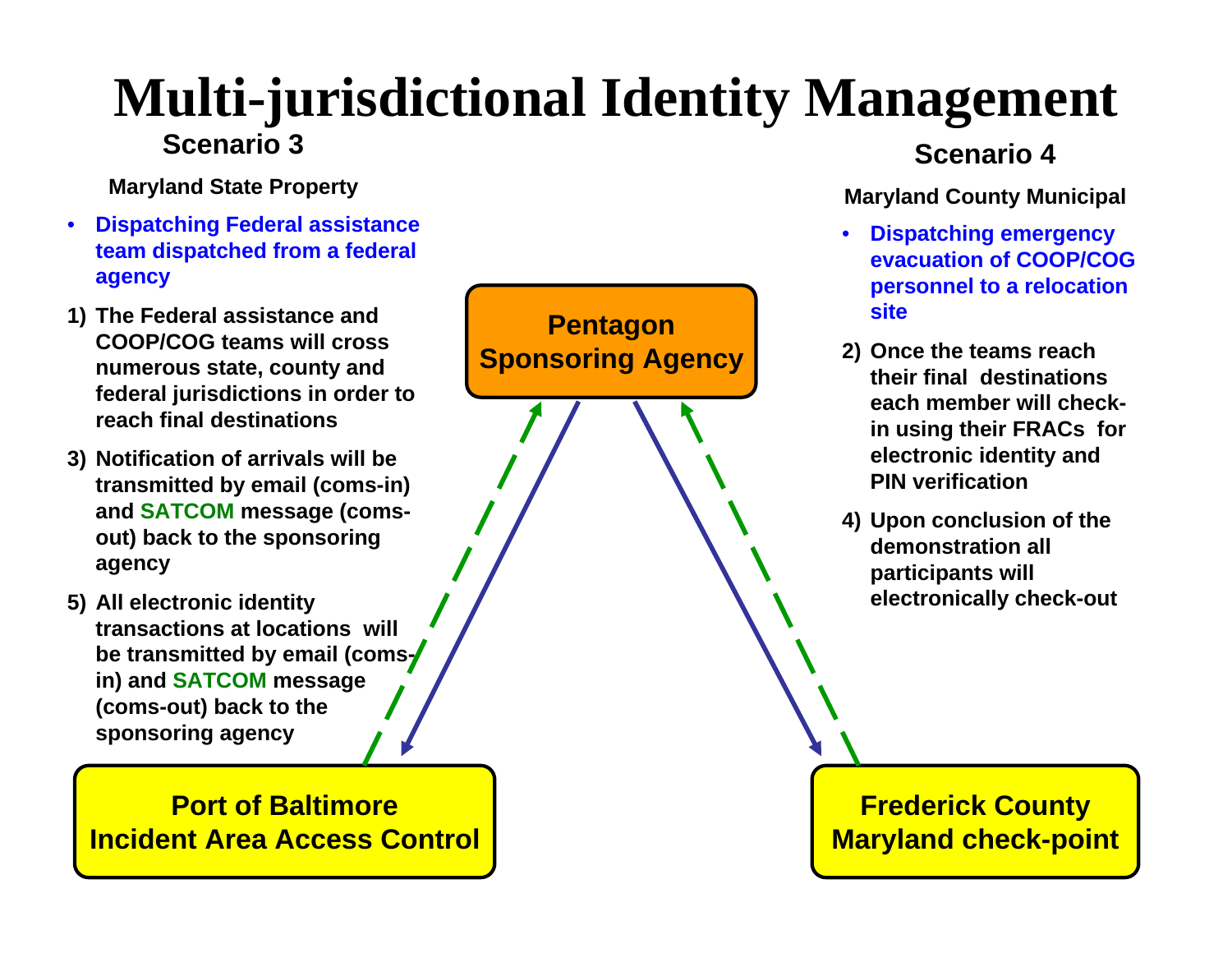## **PKI Interoperability**

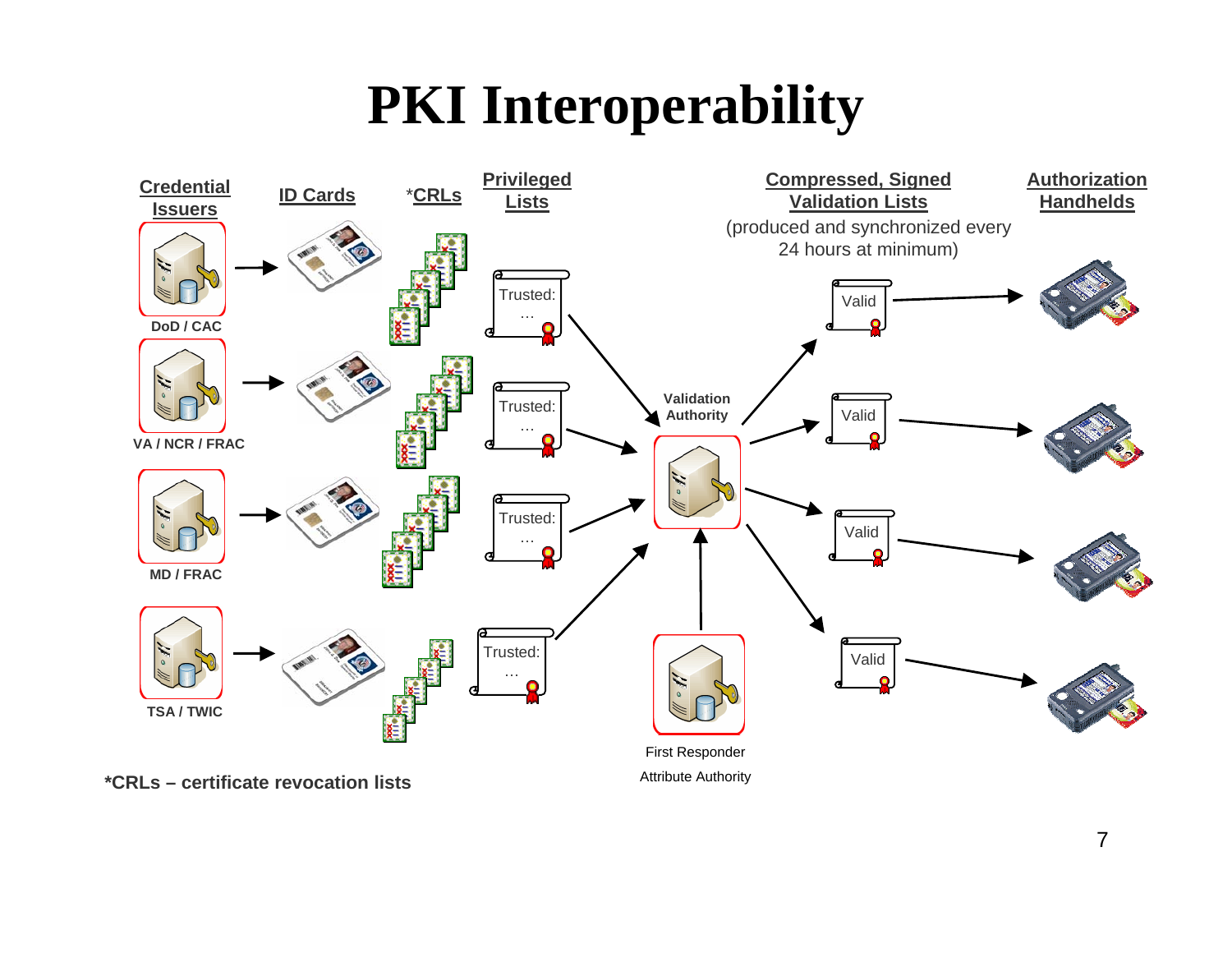### **Winter Fox Data Sample**

| Timestamp                   | ∣Cardholder Name                                | Card Issuer                      | <b>ID Type</b>   | Summary                                         | Operator                  |
|-----------------------------|-------------------------------------------------|----------------------------------|------------------|-------------------------------------------------|---------------------------|
|                             | 2/23/2006 9:38 AARON.C.PETERSON                 | DHS Smart Card CA-2   Smart Card |                  | Success: Card Validation                        | Default Operator          |
|                             | 2/23/2006 13:55 AARON.C.PETERSON                | DHS Smart Card CA-2 Smart Card   |                  | Success: Card Validation                        | Default Operator          |
| 2/23/2006 9:18 Brian A May  |                                                 | PIVMobile CA                     | Smart Card       | Success: Card Validation                        | <b>Baltimore Operator</b> |
| 2/23/2006 11:27 Brian A May |                                                 | PIVMobile CA                     | Smart Card       | Success: Card Validation                        | <b>Baltimore Operator</b> |
|                             | 2/23/2006 10:28 BYS,JOHN,M,2ND                  | СT                               | Driver's License | Success: Driver's license scan                  | <b>Baltimore Operator</b> |
|                             | 2/23/2006 9:34 CHRISTOPHER.W.LANDIS             | DHS Smart Card CA-2 Smart Card   |                  | Failure: PIN Verification                       | Default Operator          |
|                             | 2/23/2006 9:35 CHRISTOPHER.W.LANDIS             | DHS Smart Card CA-2 Smart Card   |                  | Success: Card Validation                        | Default Operator          |
|                             | 2/23/2006 11:40 CHRISTOPHER.W.LANDIS            | DHS Smart Card CA-2   Smart Card |                  | Success: Card Validation                        | Default Operator          |
|                             | 2/23/2006 10:24 COLOMBA.A.DANGELO               | DHS Smart Card CA-2   Smart Card |                  | Success: Card Validation                        | PFPA Operator             |
|                             | 2/23/2006 12:01 COLOMBA.A.DANGELO               | DHS Smart Card CA-2 Smart Card   |                  | Success: Card Validation                        | PFPA Operator             |
|                             | 2/23/2006 11:05 DANIEL.A.PICKENS                | DHS Smart Card CA-2   Smart Card |                  | Failure: PIN Verification                       | PFPA Operator             |
|                             | 2/23/2006 11:06 DANIEL.A.PICKENS                | DHS Smart Card CA-2 Smart Card   |                  | Success: Card Validation                        | PFPA Operator             |
|                             | 2/23/2006 12:06 DANIEL.A.PICKENS                | DHS Smart Card CA-2 Smart Card   |                  | Success: Card Validation                        | PFPA Operator             |
|                             | 2/23/2006 11:07 HAGY JAMES WILEY,               | MD                               |                  | Driver's License Success: Driver's license scan | Maryland Operator         |
|                             | 2/23/2006 13:08 JAMES.E.KIRKMAN                 | DHS Smart Card CA-2   Smart Card |                  | <b>Failure: PIN Verification</b>                | PFPA Operator             |
|                             | 2/23/2006 13:08 JAMES.E.KIRKMAN                 | DHS Smart Card CA-2 Smart Card   |                  | Failure: PIN Verification                       | PFPA Operator             |
|                             | 2/23/2006 13:37 JAMES.E.KIRKMAN                 | DHS Smart Card CA-2 Smart Card   |                  | Success: Card Validation                        | Default Operator          |
|                             | 2/23/2006 13:54 JAMES.E.KIRKMAN                 | DHS Smart Card CA-2 Smart Card   |                  | Failure: PIN Verification                       | Default Operator          |
|                             | 2/23/2006 13:54 JAMES.E.KIRKMAN                 | DHS Smart Card CA-2 Smart Card   |                  | Success: Card Validation                        | Default Operator          |
|                             | 2/23/2006 9:54 JEFFREY.R.ABRAHAM                | DHS Smart Card CA-2   Smart Card |                  | Success: Card Validation                        | Default Operator          |
|                             | 2/23/2006 12:28 JEFFREY.R.ABRAHAM               | DHS Smart Card CA-2   Smart Card |                  | Success: Card Validation                        | Default Operator          |
|                             | 2/23/2006 10:24 JOHN E MARKEY 1                 | PIVMobile CA                     | Smart Card       | Success: Card Validation                        | Maryland Operator         |
|                             | 2/23/2006 11:04 JOHN E MARKEY 1                 | PIVMobile CA                     | Smart Card       | Success: Card Validation                        | Maryland Operator         |
|                             | 2/23/2006 10:15 KING.HORACE.LEE.1064784893      | DOD CLASS 3 CA-5                 | Smart Card       | Success: Card Validation                        | Maryland Operator         |
|                             | 2/23/2006 10:57 KING.HORACE.LEE.1064784893      | DOD CLASS 3 CA-5                 | Smart Card       | Success: Card Validation                        | Maryland Operator         |
|                             | 2/23/2006 12:27 LEGRANDE.ROBERT                 | DHS Smart Card CA-2   Smart Card |                  | Failure: PIN Verification                       | PFPA Operator             |
|                             | 2/23/2006 12:27 LEGRANDE.ROBERT                 | DHS Smart Card CA-2   Smart Card |                  | Failure: PIN Verification                       | PFPA Operator             |
|                             | 2/23/2006 12:28 LEGRANDE.ROBERT                 | DHS Smart Card CA-2   Smart Card |                  | Success: Card Validation                        | PFPA Operator             |
|                             | 2/23/2006 13:27 LEGRANDE.ROBERT                 | DHS Smart Card CA-2 Smart Card   |                  | Failure: PIN Verification                       | PFPA Operator             |
|                             | 2/23/2006 13:27 LEGRANDE.ROBERT                 | DHS Smart Card CA-2   Smart Card |                  | Success: Card Validation                        | PFPA Operator             |
|                             | 2/23/2006 11:34 SCHWARTZ.EDMUND.G.JR.1042572477 | DOD CLASS 3 CA-5                 | Smart Card       | Failure: PIN Verification                       | <b>Baltimore Operator</b> |
|                             | 2/23/2006 11:34 SCHWARTZ.EDMUND.G.JR.1042572477 | DOD CLASS 3 CA-5                 | Smart Card       | Success: Card Validation                        | <b>Baltimore Operator</b> |
|                             | 2/23/2006 11:38 SCHWARTZ.EDMUND.G.JR.1042572477 | DOD CLASS 3 CA-5                 | Smart Card       | Success: Card Validation                        | <b>Baltimore Operator</b> |
|                             | 2/23/2006 10:53 SMITH.CHAKA.D.1071749858        | DOD CLASS 3 CA-5                 | Smart Card       | Success: Card Validation                        | <b>Baltimore Operator</b> |
|                             | 2/23/2006 13:57 CHAKA.D.SMITH                   | DHS Smart Card CA-2 Smart Card   |                  | Success: Card Validation                        | PFPA Operator             |
|                             | 2/23/2006 10:02 ROGER EWIN ROEHR                | TWIC Program CA1                 | Smart Card       | Success: Card Validation                        | PFPA Operator             |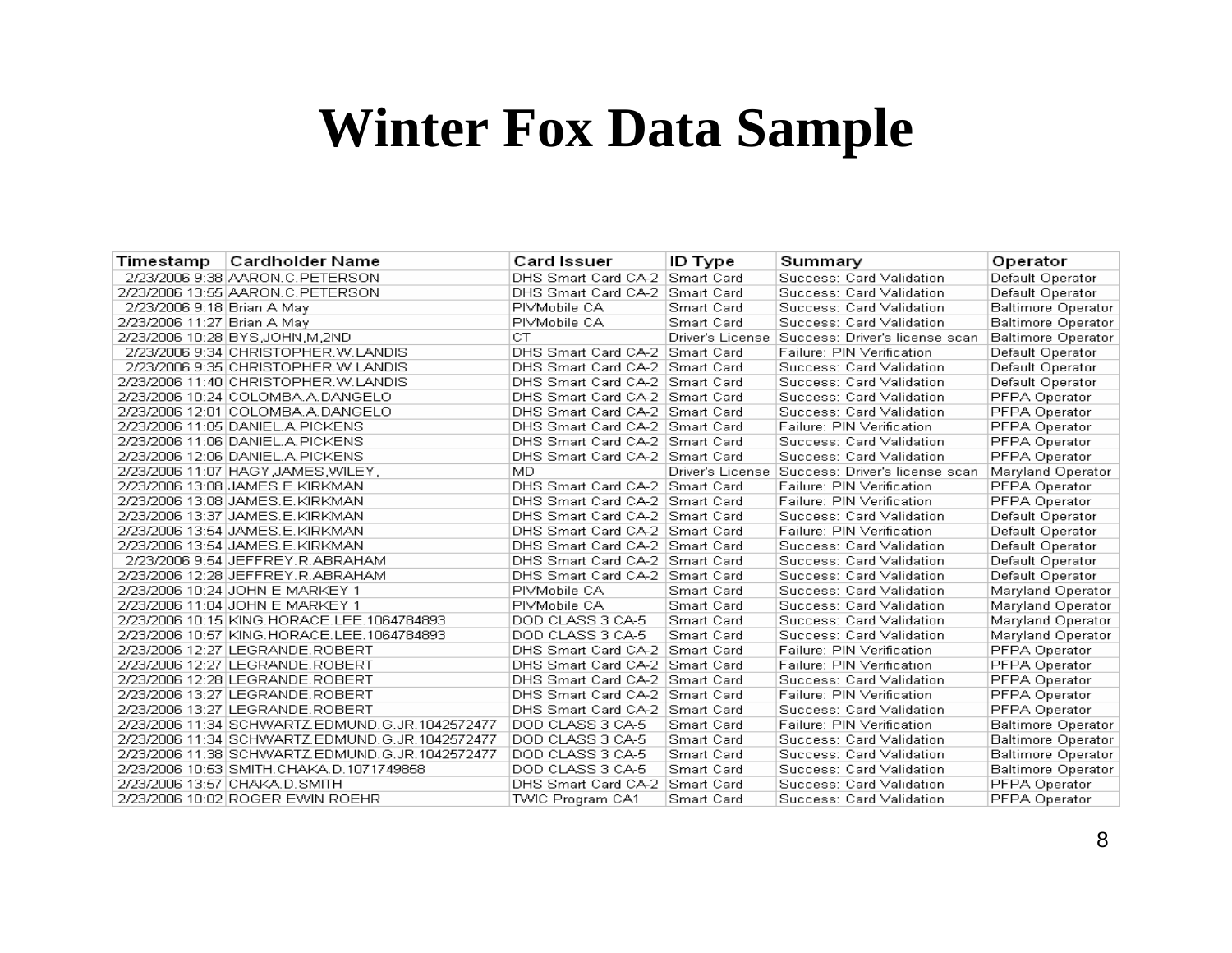## **Winter Fox**  (data sample a closer look)

| <b>Timestamp</b> | <b>Cardholder Name</b><br>2/23/2006 9:54 JEFFREY.R.ABRAHAM<br>2/23/2006 12:28 JEFFREY, R. ABRAHAM                                                                               | <b>Card Issuer</b><br>DHS Smart Card CA-2 Smart Card<br>DHS Smart Card CA-2 Smart Card | <b>ID</b> Type                                    | Summary<br>Success: Card Validation<br>Success: Card Validation                                                   | Operator<br>Default Operator<br>Default Operator                                                       |
|------------------|---------------------------------------------------------------------------------------------------------------------------------------------------------------------------------|----------------------------------------------------------------------------------------|---------------------------------------------------|-------------------------------------------------------------------------------------------------------------------|--------------------------------------------------------------------------------------------------------|
| <b>Timestamp</b> | <b>Cardholder Name</b><br>2/23/2006 11:34 SCHWARTZ.EDMUND.G.JR.1042572477<br>2/23/2006 11:34 SCHWARTZ.EDMUND.G.JR.1042572477<br>2/23/2006 11:38 SCHWARTZ.EDMUND.G.JR.1042572477 | <b>Card Issuer</b><br>DOD CLASS 3 CA-5<br>DOD CLASS 3 CA-5<br>DOD CLASS 3 CA-5         | ID Type<br>Smart Card<br>Smart Card<br>Smart Card | <b>Summary</b><br><b>Failure: PIN Verification</b><br>Success: Card Validation<br>Success: Card Validation        | <b>Operator</b><br><b>Baltimore Operator</b><br><b>Baltimore Operator</b><br><b>Baltimore Operator</b> |
| Timestamp        | <b>Cardholder Name</b><br>12/23/2006 10:02 ROGER EWIN ROEHR I<br>- 2/23/2006 9:39 YOUNG,CRAIG,HARRIS,                                                                           | <b>Card Issuer</b><br>TWIC Program CA1 –<br>MD.                                        | ID Type<br>Smart Card                             | <b>Summary</b><br>Success: Card Validation<br>Driver's License, Success: Driver's license scan, Default Operator, | Operator<br>PFPA Operator                                                                              |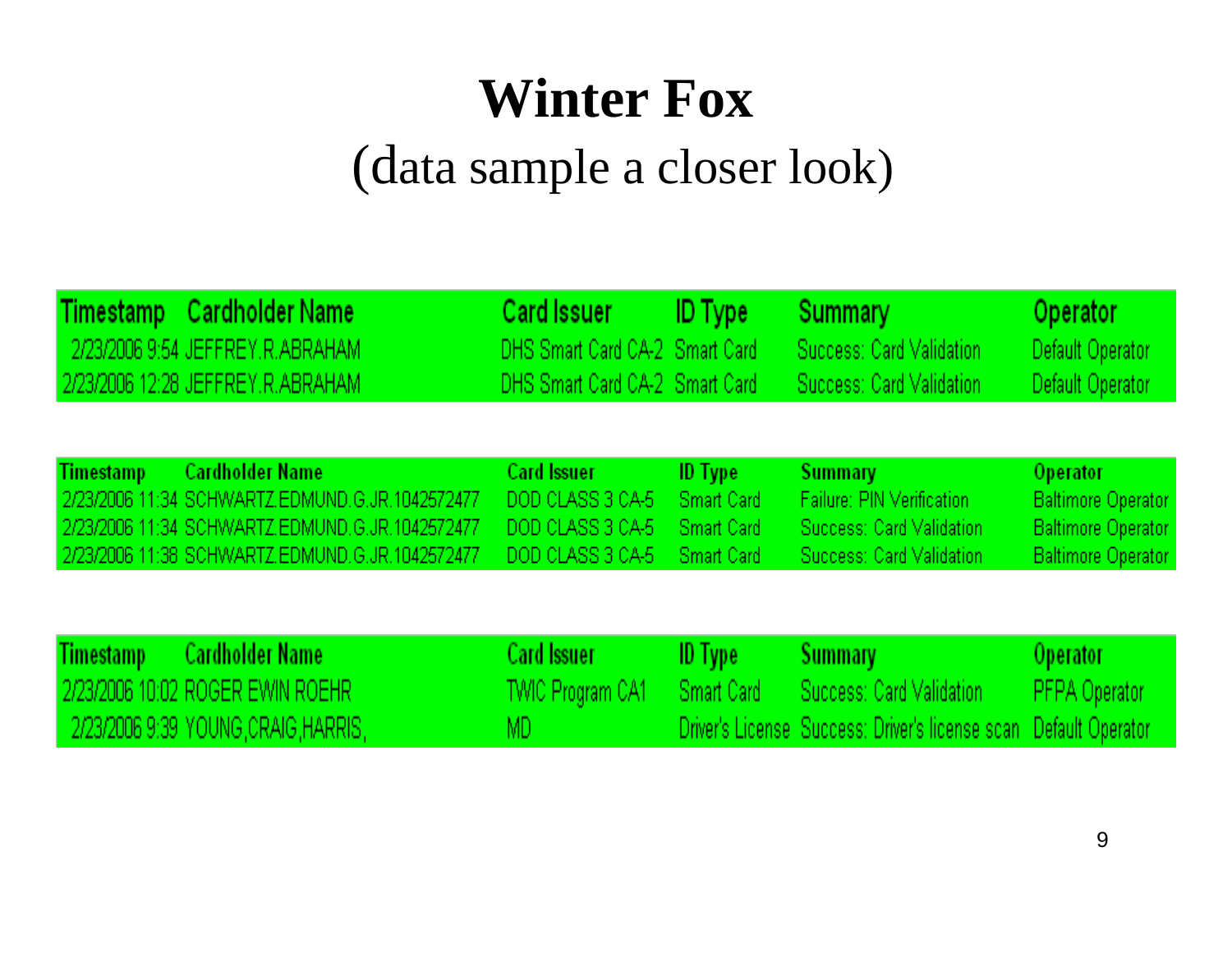## **Winter Fox Identity Transaction Metrics**

#### **Locations:**

- • 285 total scans recorded:
	- 138 scans into VDOT Smart Traffic Center
	- 87 scans into Pentagon Federal Property
	- –35 scans into Baltimore Incident Area
	- 25 scans Frederick County, MD

#### **Transactions:**

- •206 Success: Card Validation
- 79 Failure: Pin Verification

#### **Technology:**

- •5Drivers license bar code, no bind to card
- •263 FRACs (w/ digital photo) plus PIN verification
- •16 CACs (w/o photo) plus PIN verification
- •1TWIC (w/o photo) plus PIN verification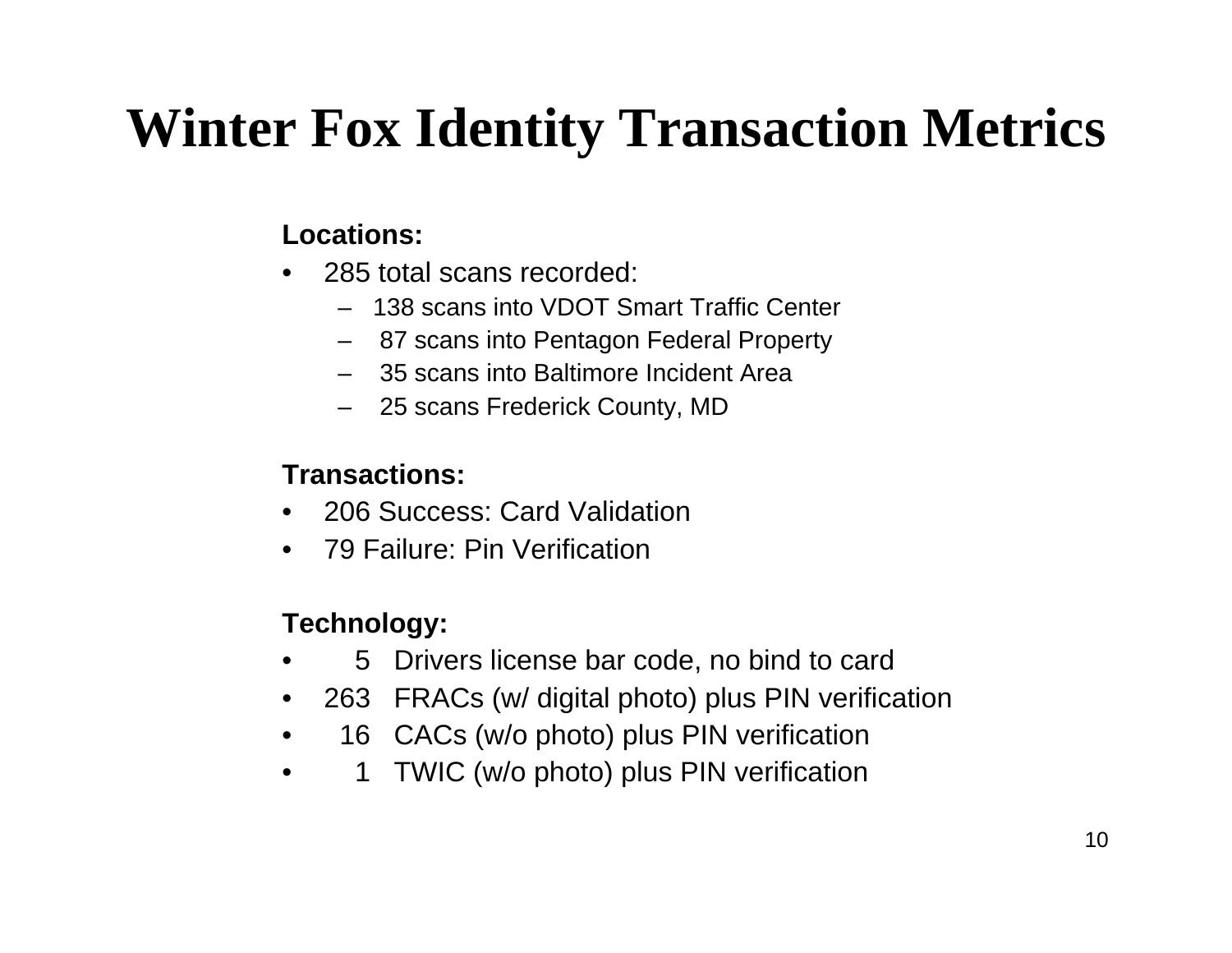### **Winter Fox Validated Proof of Concepts**

#### **Validated key capabilities:**

- • **A multi-jurisdictional identity trust model** at a Pentagon federal facility, Virginia State facility, Maryland State port, and Maryland County municipality
- $\bullet$ **Routine electronic physical access** into federal and state facilities
- • **Incident area first, second and third perimeter control** using electronic identity validation for incident management
- $\bullet$ **Secure access** through a local municipality-controlled check point
- $\bullet$  **In-transit visibility of COOP/COG human resource assets** in a communicationin and/or out environment
- **Satellite communications (SATCOM) manifest tracking** of sponsoring agency personnel to a relocation sites
- •**Federal, state, and local EOC notification** and cross agency personnel visibility
- •**Time keeping/reimbursement**; post-event notification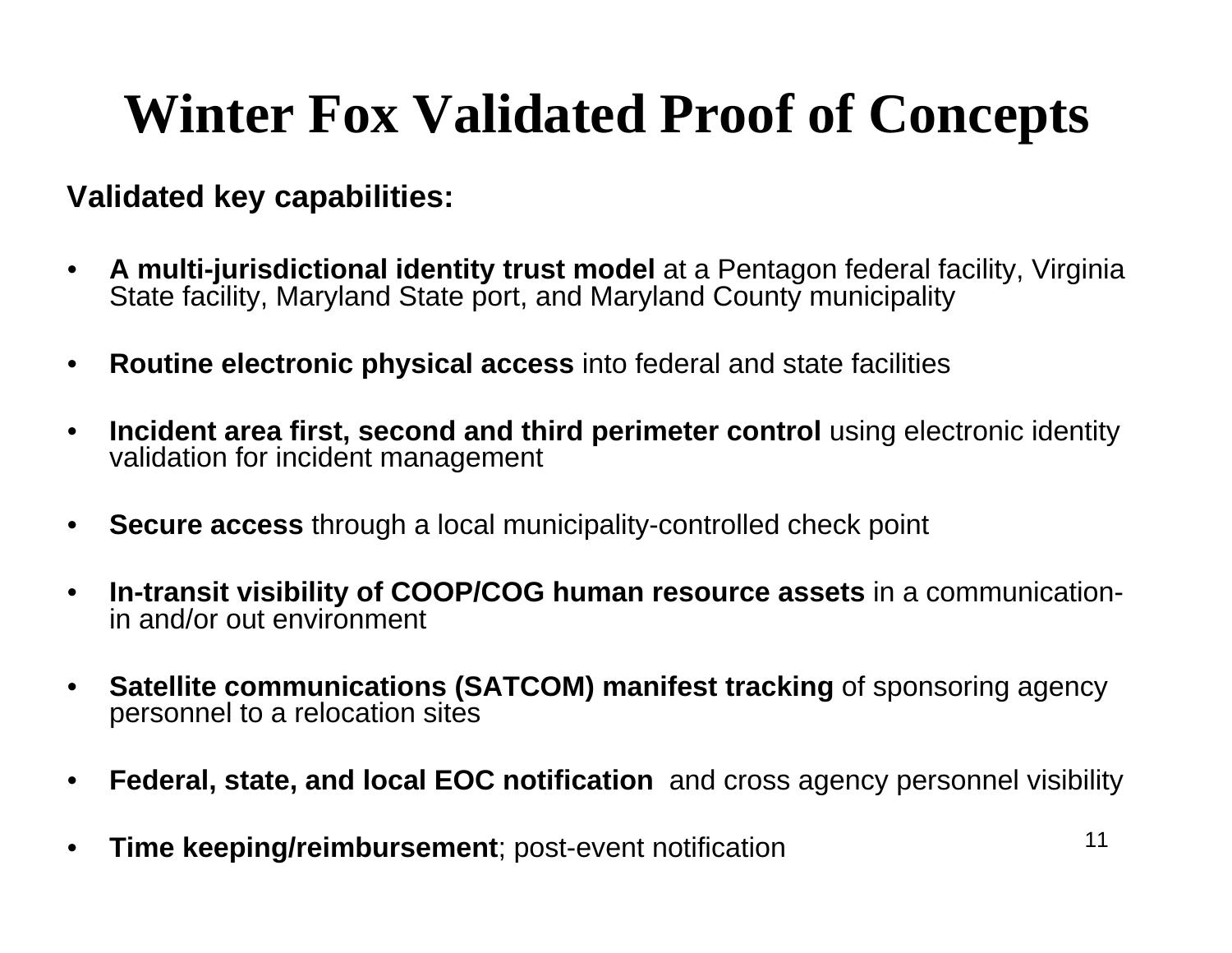## **Strategic Objectives**

- **1. Establishment of a multi-jurisdictional identity trust model** in accordance with existing standards and technology that enables interoperability for dynamic identity and emergency attribute management
- **2. Categorize all emergency response or critical infrastructure support personnel** in accordance with the National Response Plan (NRP) or National Infrastructure Protection Plan (NIPP)
- **3. Integrate identity and NRP/NIPP category information into existing authoritative human resources databases/directories** for use with current technology tool sets that support the electronic proliferation of trusted and secure information for access decisions
- **4. Standardize NRP/NIPP occupation sub-categories and qualifications** in accordance with national and international personnel qualification standards as appropriate
- **5. Conduct exercises to integrate use with response requirements and applications development** for trusted and secure electronic incident management with accountability
- **6. Proof of concept of key capabilities**: personnel accountability / physical access, incident muster list, EOC notification/cross agency personnel visibility, time keeping/reimbursement; post-event notification, enhanced COOP/COG processes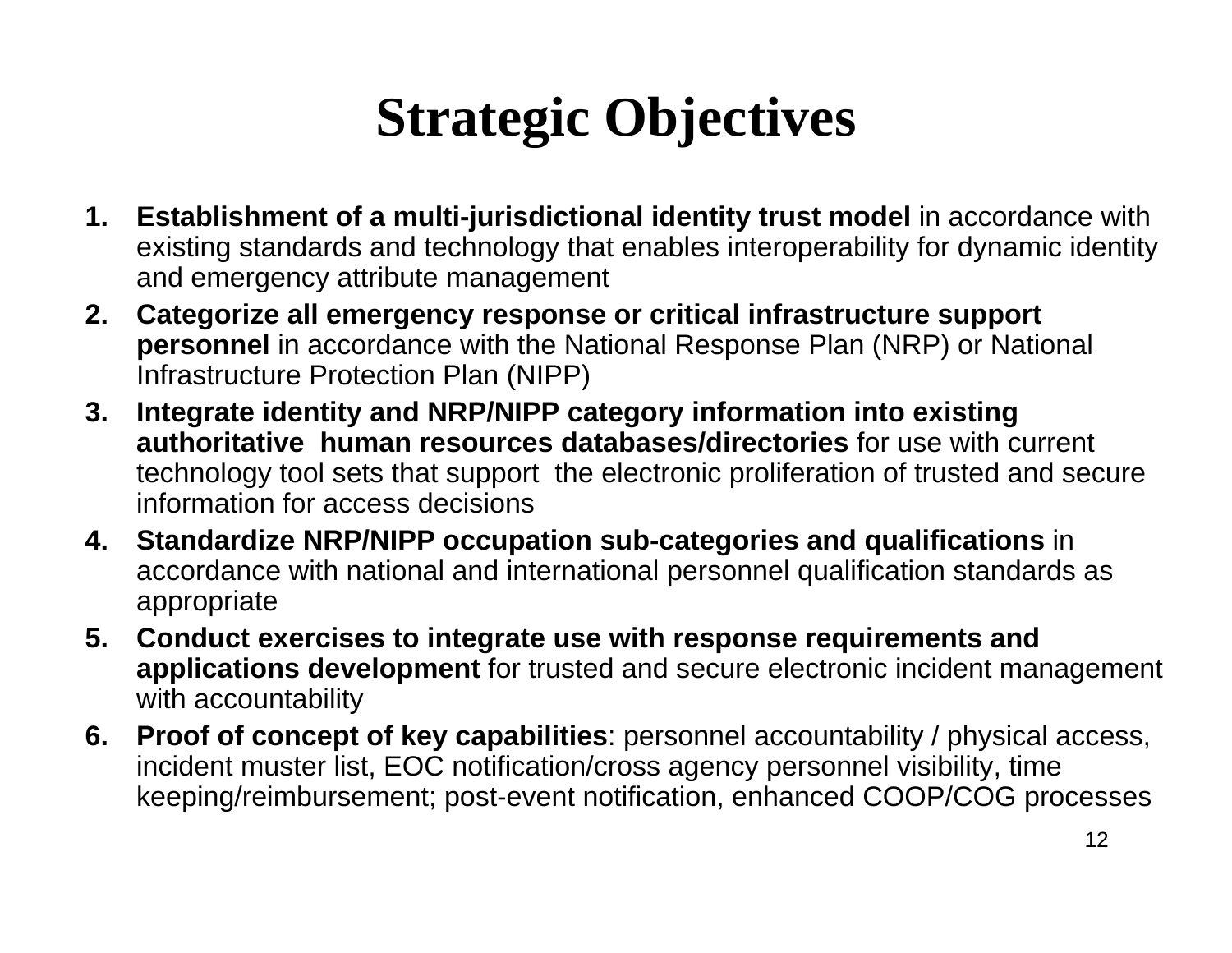## **Notional PDA ID Authentication & Attribute Validation Screen Shot**

**1. Identity Authentication Confirmation**

UnconfirmedIncorrect PinConfirmedRevoked

**2. Identity Assurance Level** BasicMedium

**High** 

**3. NIPP Sector Coordinating Council** (17 sectors of critical infrastructure both public and private**)**

#### **4.NIMS ESF Category**

- #1 Transportation
- #2 Communications
- #3 Public Works and Engineering

#4 – Firefighting

- #5 Emergency Management
- #6 Mass Care, Housing, and Human Services
- #7 Resource Support
- #8 Public Health and Medical Services
- #9 Urban Search and Rescue
- #10 Oil and Hazardous Materials Response
- #11 Agriculture and Natural Resources

#12 – Energy

- #13 Public Safety and Security
- #14 Long-Term Community Recovery and Mitigation
- #15 External Affairs



- **5. Attribute Nomenclature***Qualification – (***e.g., COOP, COG**, State Trooper, doctor, utility, water) *Certification –* **(e.g., Skill, EMT,** Firefighter, SWAT) *Authorization* – (e.g., Lawful Entitlement, Weapons, security investigation) *Privilege –* **(e.g., Official** Benefits, VIP)
- **6. Sponsoring Agency** (store on card)
- **7. Jurisdiction Location**(store on card)
- **8. State**(store on card)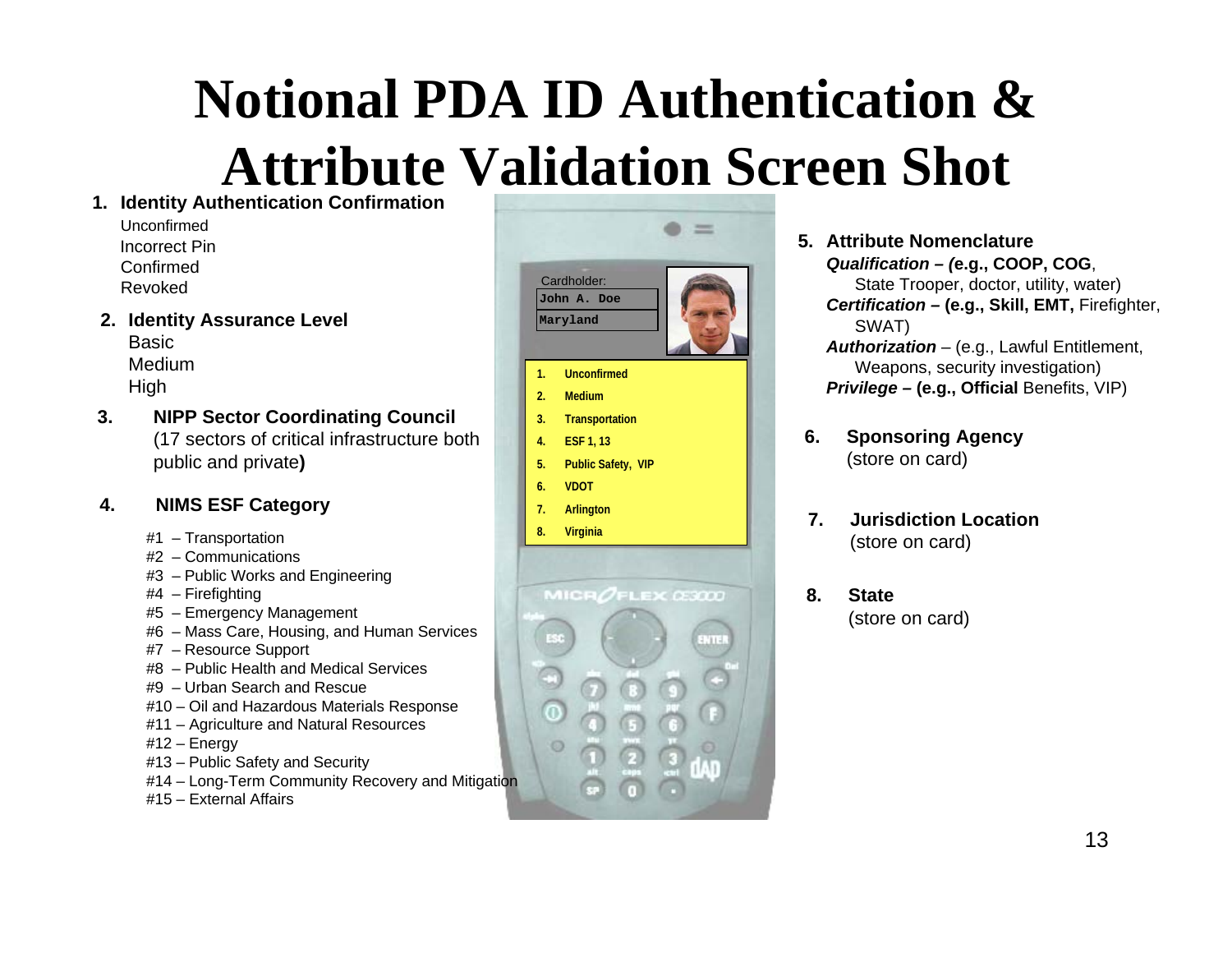### **End state: Preparedness Identity Management**

#### **Incident Management:**

**To get the right people with the right attributes to the right places at t he right times** thus reducing response/recovery times and promoting restoration to pre-incident quality of life conditions

#### **Intended benefit:**

**Emergency response officials will possess public-key infrastructure (PKI) identity cards that align with federal standards** and enable electronic validation of identity and emergency attribute infor mation for determining access privileges

#### **Additional benefit:**

**Emergency response officials will possess PKI identity cards issued by respective sponsoring agencies** in a distributed environment that can be integrated into standardsbased physical and logical access systems